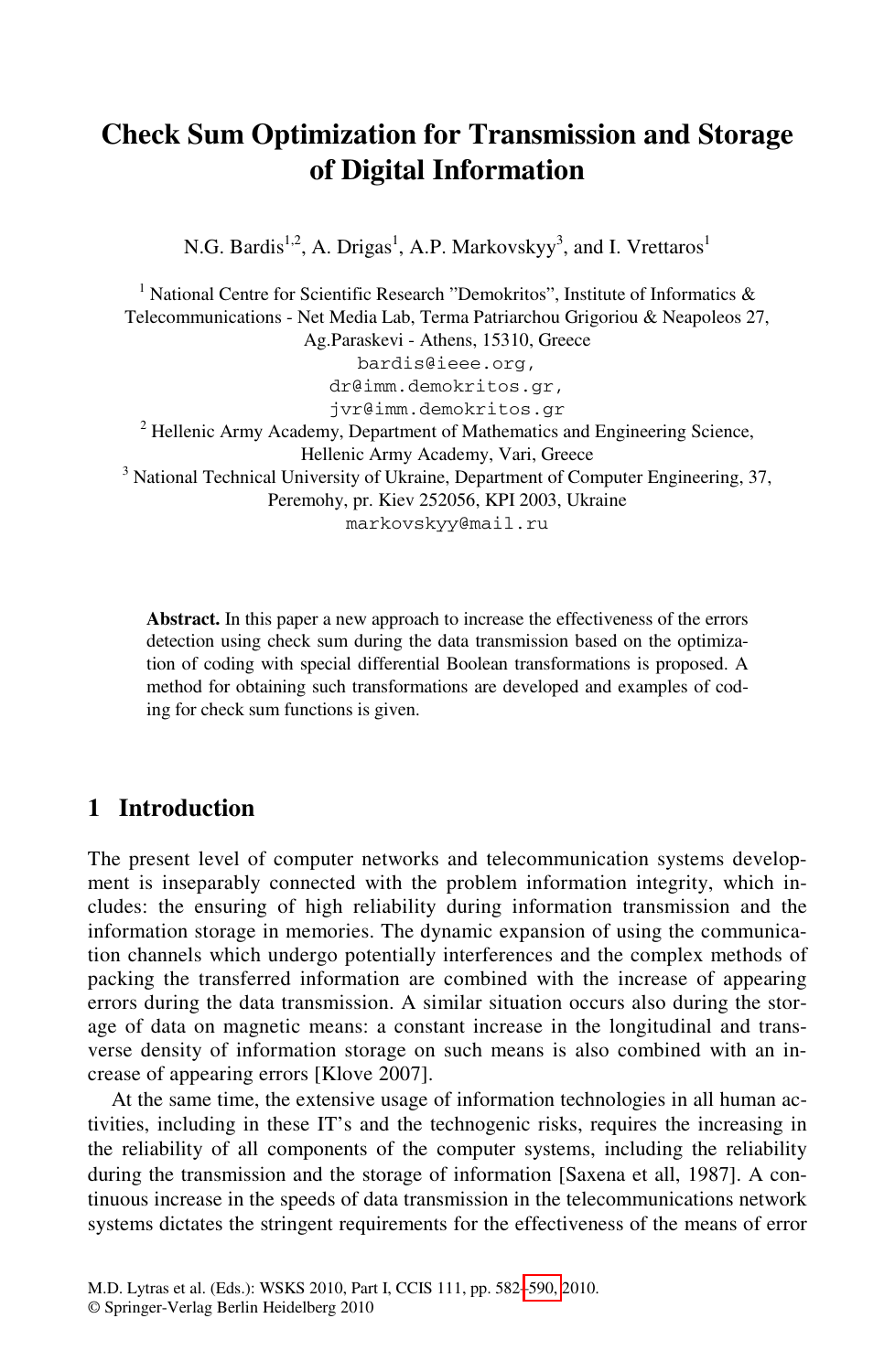control. This effectiveness must be commensurate with the channel characteristics as the bandwidth and the rate of transmitted data. This condition determines the needs for a radical increase of the error control reliability of the means of error control. These means should have an increased speed and allow the parallel processing in hardware implementation.

Thus, these characteristics specify the urgency and practical importance of the new development and the improvement of the known means for the increase of reliability during the data transmission and data storage in the computer systems and telecommunications networks.

# **2 Analysis of the Error Detection Problems during the Transmission and Storage of the Digital Information**

The present level of computer networks and telecommunication systems development is inseparably connected with the problem information integrity, which includes: the ensuring of high reliability during information transmission and the information storage in memories. The dynamic expansion of using the communication channels which undergo potentially interferences and the complex methods of packing the transferred information are combined with the increase of appearing errors during the data transmission. A similar situation occurs also during the storage of data on magnetic means: a constant increase in the longitudinal and transverse density of information storage on such means is also combined with an increase of appearing errors [Klove 2007].

At the same time, the extensive usage of information technologies in all human activities, including in these IT's and the technogenic risks, requires the increasing in the reliability of all components of the computer systems, including the reliability during the transmission and the storage of information [Saxena et all, 1987]. A continuous increase in the speeds of data transmission in the telecommunications network systems dictates the stringent requirements for the effectiveness of the means of error control. This effectiveness must be commensurate with the channel characteristics as the bandwidth and the rate of transmitted data. This condition determines the needs for a radical increase of the error control reliability of the means of error control. These means should have an increased speed and allow the parallel processing in hardware implementation.

Thus, these characteristics specify the urgency and practical importance of the new development and the improvement of the known means for the increase of reliability during the data transmission and data storage in the computer systems and telecommunications networks.

For guaranteeing the reliable data transmission in communication channels of computer networks a large number of means is used, of which important place occupies the coding of the transmitted information. In the majority of systems the transmission and the storage of information are carried out by blocks and respectively the integrity data transmission or data storage of each block is controlled separately.

With the use of special coding it is possible to distinguish two approaches for the correction of the appearing errors:

- the error detection by special codes and their correction by retransmitting the block upon request during the error detection (ARQ-Automatic Repeat Request);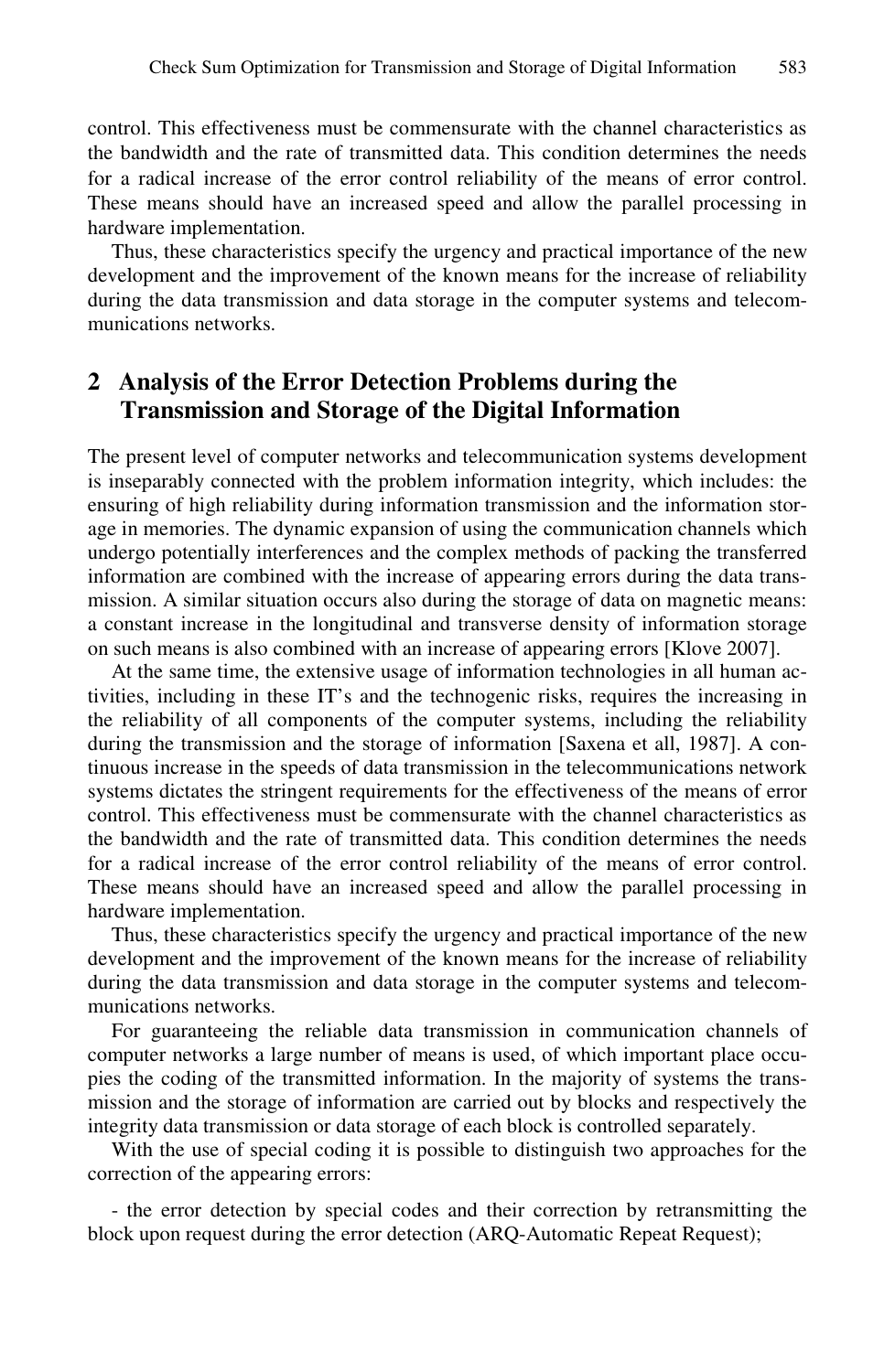- the correction of the appearing errors due to applications of correcting codes without the repeated transmission (FEC-Forward Error Correction).

It is obvious that the first of the mentioned approaches is not applied for the error correction during data storage. The main advantage of ARQ besides the diagrams of the FEC lies in the fact that the error detection requires simpler decoding hardware and smaller redundancy than the error correction method. The implementation of error detection has substantial smaller computational complexity which makes it possible to calculate the error control functions considerably faster. Furthermore, the effectiveness of ARQ is less and depends on the multiplicity of the appearing errors [Shu Lin et all, 1983].

The choice between the two approaches for the elimination of the appearing errors depends on intensity and the nature of the appearing errors. The basic sources of errors in digital data channels are the inter bit interferences, the externally produced noise and the thermal noise of transmission means [Klove 2007].

The nature of the appearing errors depends not only on their source, but also on the type of transmission means and on modulation of signals method. Thus, in the ether communication channels the prevailing source of the transmitted errors is the externally produced noise and in this case the intensity of the appearing errors is sufficiently high so that the application of FEC technologies proves to be more preferable. In the wire systems of digital data transmission, in which the intensity of errors is several orders lower in comparison with the wireless channels, the use of ARQ is considered to be more effective [Fletcher, 1983].

In the cable channels with the sequential data transmission without modulation, the transmitted error has the same nature, and the channels themselves correspond to the binary symmetrical channel model. This model assumes the appearance of erroneous transmission of zero or one with equal probabilities, since the probability pj that j errors occur during the transmission of the n-bit code is determined for the binary symmetrical channel by the expression:

$$
p_m = {n \choose j} \cdot p^j \cdot (1-p)^{n-j} \tag{1}
$$

where p is the probability of the erroneous transmission of one bit.

For errors detection by the per block data transmission the CRC codes and the CS are used more often [Klove 2007]. The CS method in comparison with CRC is substantially simpler and ensures the maximum rate of the error control and it is an influential factor on a constant increase in the channel capacity of data transmission.

In contrast to CRC, the structure of the operations which are performed with the check sum calculation, it allows the parallel process which makes it possible to implement effectively this control by hardware, so that the time for the calculation of error control practically will not affect the performance of the data transmission.

Let us denote by  $D_1, D_2, \ldots, D_k$  the *k* codes with *n*-bit size, which compose the transmission block, and by  $D_1$ <sup>'</sup>, $D_2$ <sup>'</sup>,..., $D_k$ <sup>'</sup> we denote the blocks on the receiver end. The CS's on the receiver and the sender are calculated with the same way:  $S_s = D_l$  $\oplus D_2 \oplus ... \oplus D_k$  and  $S_R = D_1' \oplus D_2' \oplus ... \oplus D_k'$ .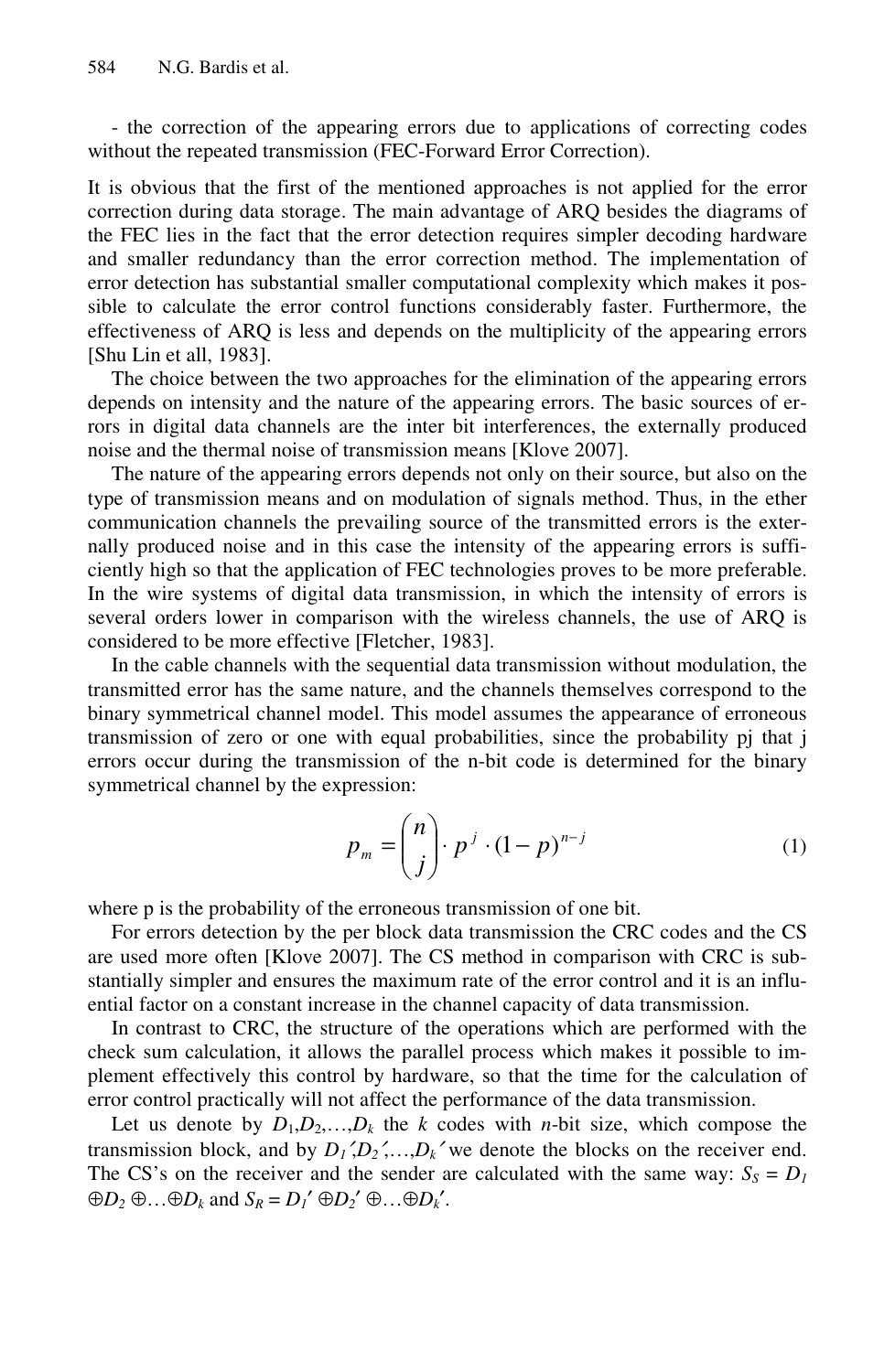The usual check sum assumes that the data transmission is carried out as a block and organized as *k* codes  $D_1, D_2, \ldots, D_k$  with length *n* bits. In this case the length *n* of the code is determined by the architecture of the control organization and its value can coincide with the number of simultaneously transferred bits, and it can differ from it. At the end of the transmission of the data block, the transmitter sends to the receiver the check sum  $S<sub>s</sub>$ , which is XORed with the check sum that is calculated on the receiver  $S_R$  and obtains the differential code  $\Delta = S_S \oplus S_R$  of size *n*. If  $\Delta = 0$  then we consider that no errors have arisen. For the symmetrical binary channel and, taking into account that in practice the relation  $k \geq n$  holds, then we can consider that during the transmission of one code only one error can arise. The low reliability of the error detection of the even error multiplicity is the main disadvantage of the check sum. Actually, the most probable occurrence between them is the two-fold error (situation of appearance of single errors in two from *k* transmitted codes) and the code  $\Delta$  can attain only  $n^2$  different values of all the  $2^n$  possible. It is means that for the studied model the usual check sum is ineffectively coding of two-fold error. Because of this the probability  $P_2$  of the nondetection of the two-fold error is reasonable high and determined by formula:

$$
P_2 = \frac{1}{n} \tag{2}
$$

Thus, the reliability level of the error detection when using the check sum can increase due to the coding optimization, i.e., the calculation of check sums on the transmitter and the receiver in the form:  $S_S = F(D_1) \oplus F(D_2) \oplus ... \oplus F(D_k)$  and  $S_R = F(D_1') \oplus F(D_2') \oplus ... \oplus F(D_k')$ , where *F* is the function of coding, defined by the system of Boolean functions.

In the paper [Bardis, 2004] an orthogonal system of Boolean functions that satisfy the SAC criterion is used as coding function. In this case, with the appearance of the two-fold error the code  $\Delta$  has n!/((n/2)!)<sup>2</sup> different values and correspondingly the probability of the non detection of the two-fold error substantially decreases in comparison with the usual check sum. Usually these types of Boolean transformations are used in cryptographic algorithms and their design methods have been developed in [Klove 2007]. A Boolean function  $f(x_1,...,x_n)$  defined on a set Z of all possible  $2^n$  ntuples of n variables, satisfies the SAC, if a complement of a single incoming n-tuple data bit changes the output of the Boolean function with probability 50%:

$$
\forall j \in \{1,...,n\}: \sum_{x_1,...,x_n \in Z} (f(x_1,...,x_j,...,x_n) \oplus f(x_1,...,\overline{x}_j,...,x_n)) = 2^{n-1}
$$
(3)

If one of the n inputs of the avalanche transformation is changed then half of its outputs will be changed. This means, that there is an "avalanche amplifier" which by changing one of the n-tuple incoming data bit transforms half of the outputs. Because every function of this system satisfies the Avalanche Criterion, these transformations are called "avalanche".

Let's denote with *F*(*D*), the Boolean orthogonal avalanche transformation on the *n*bits code *D*. So transformation *F*(*D*) consist of orthogonal Boolean functions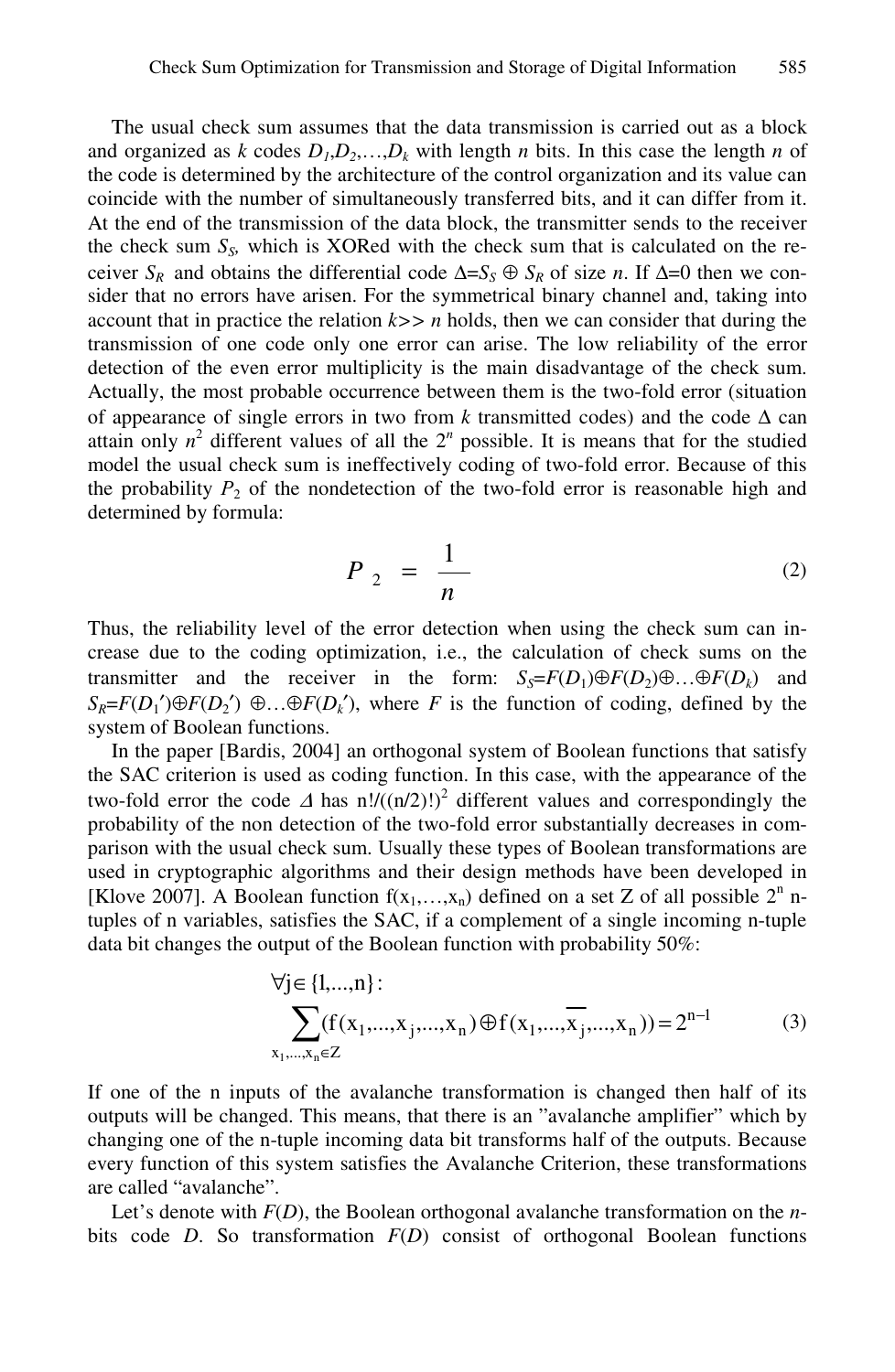$f_1(D), f_2(D), \ldots, f_n(D)$ , every of which satisfies the Avalanche Criterion. The length of the transformed code  $R = F(D)$  is *n* bits long, as well. The orthogonality of the  $F(D)$ transformation indicates the one-to-one correspondence of codes *D* and *R*. The avalanche properties of the *F*(*D*) transformation indicate that if one bit of the input code *D* is changed then, on average,  $n/2$  bits of the output code  $R = F(D)$  will be changed also.

Example of the Boolean orthogonal avalanche transformation *F*(*D*) on the 8-bits code *D* (*n*=8) is given from [Bardis N.G, Markovskyy, 2004].

Thus, if a single error appears, then *n*/2 bits of the modified checksum will change. If a second error appears then another *n*/2 bits of the modified checksum will change. It is clear that the probability of the masking interaction of *n*/2 erroneous bit pairs is less than the probability of the masking interaction of a single bit pair.

It has been shown that the probability  $P_{2f}$  that the dual bit erors will not be detected in case orthogonal avalanche transformation *F*(*D*) using is determined as follows:

$$
P_{2f} = \frac{1}{\binom{n}{n/2}} = \frac{((n/2)!)^2}{n!} = \prod_{j=0}^{n/2-1} \frac{j+1}{(n-j)}
$$
(4)

Thus, the probability of detecting dual errors during block transmission using the checksum control shceme orthogonal avalanche transformation  $F(D)$ , increases by  $t_2$ times in comparion to the ordinary checksum scheme. The numerical value of the  $t_2$ increase is determined by the formula:

$$
t_2 = \prod_{j=1}^{n/2-1} \frac{n-j}{j+1}
$$
 (5)

For example, for  $n=8$ , the probability that the dual errors will not be detected is decreased by 8.7 times in comparison to the traditional checksum.

In case orthogonal avalanche transformation  $F(D)$  using, with the appearance of the two-fold error the code  $\Delta$  has n!/((n/2)!)<sup>2</sup> different values and correspondingly the probability of the non detection of the two-fold error substantially decreases in comparison with the usual check sum.

However in this case the n!/((n/2)!)<sup>2</sup> coding variants of the two-fold error are substantially less than the total number of all possible codes  $\Delta - 2^{n}$  and therefore in this case the optimization of coding is not achieved. Consequently, an increase in the reliability of detection of prevailing type errors by check sum can be achieved due to further optimization of its coding via the selection of corresponding functional transformation.

The purpose of this approach is to increase the reliability of error control by using check sum due to development of the functional transformations which optimize its coding for the prevailing forms of errors in the binary symmetrical channel.

#### **3 Optimization of the Check Sum Coding**

For the practical implementation of error detection based on coding check sum optimization for detecting the appearing errors a calculation method of the modified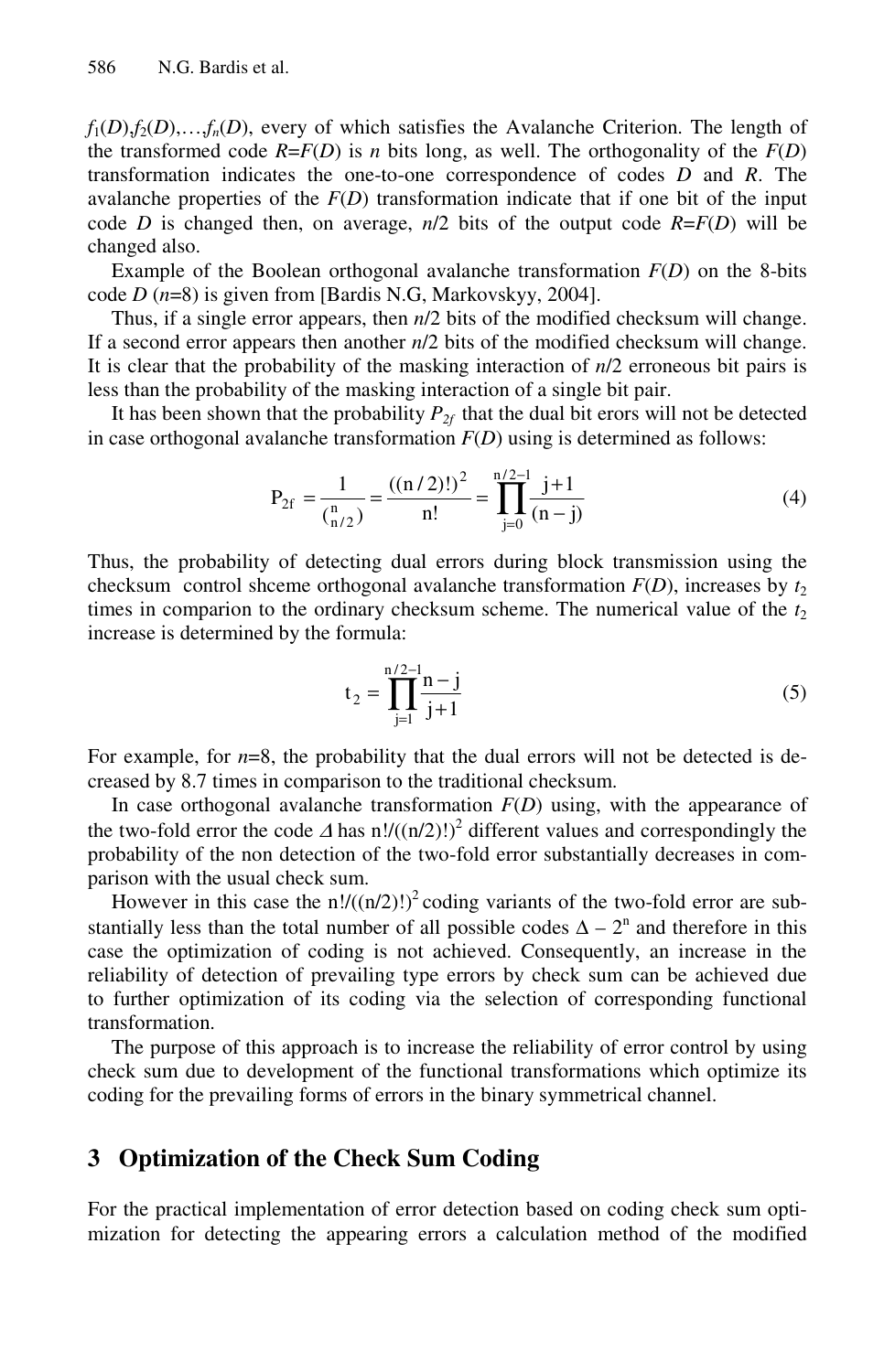check sum is proposed, similarly as in work [Bardis and Markovskyy, 2004]. In this proposed method as terms are used codes which are obtained from Boolean transformations over the controlled codes. These Boolean transformations consist of a system of m Boolean functions with n variables:

$$
F(D) = \{f_1(D), f_2(D), \dots, f_m(D)\}
$$
 (6)

where D is an n-bit code: D={d1,d2,...,dn},  $\forall j \in \{1,...,n\}$ : dj $\in \{0,1\}$ .

With the appearance of a single error in the jth bit of the code Di it is transformed into Di'={d1,...,dj $\oplus$ 1,...,dn} and the differential  $\Delta$  of the check sum can be represented in the form of the differentials values of the functions f1,f2,…,fm with the variable dj on the binary tuples  $\{d1,d2,\ldots,dj-1,dj+1,\ldots,dn\}$ :

$$
\Delta = F(D_i) \oplus F(D_i) =
$$
\n
$$
\{f_1(D_i) \oplus f_1(D_i'), \dots, f_m(D_i) \oplus f_m(D_i')\} =
$$
\n
$$
= \{\frac{\partial f_1}{\partial d_j}, \frac{\partial f_2}{\partial d_j}, \dots, \frac{\partial f_m}{\partial d_j}\}
$$
\n(7)

The optimization of single error coding in the modified *m* bits check sum can be achieved, if the number of possible values of the code of  $\Delta$  equals  $2^m$ . Since the number of versions of the single error localization in the code *D* is equal to *n*, so that the single error could be one way coded by check sum it is enough that  $m = \lceil \log_2 n \rceil$  holds. In this case the binary code formed by a change in the functions with the appearance of error in the  $j<sup>th</sup>$  bit of the code  $D$ , i.e., with a change in the variable  $d_i$ , is equal to j-1:

$$
\forall j \in \{1, ..., n\}: \sum_{t=0}^{\lceil \log_2 n \rceil - 1} \frac{\partial f_t}{\partial d_j} \cdot 2^t = j - 1
$$
 (8)

It is obvious that the condition (8) is satisfied if each of the functions  $f_1, f_2, \ldots, f_m$  is linear, and the *q* function  $f_q$  includes the variable  $d_i$  (i.e., the value of the q bit of the binary number j-1 is equal to one). For example, if *n=8*, then *m=3* and the system of functions which satisfy (8) can be as follows:

$$
f_1 = d_2 \oplus d_4 \oplus d_6 \oplus d_8
$$
  
\n
$$
f_2 = d_3 \oplus d_4 \oplus d_7 \oplus d_8
$$
  
\n
$$
f_3 = d_5 \oplus d_6 \oplus d_7 \oplus d_8
$$
  
\n(9)

In this case, the length size of check sum of its coding is substantially lower than the code length size of  $\Delta$ :  $m$ <n, however, the probability that the error of any multiplicity larger than one (single errors they are detected always) corresponds to expression (2). For example, the two-fold error is not detected only when both errors occurred in one and the same bit.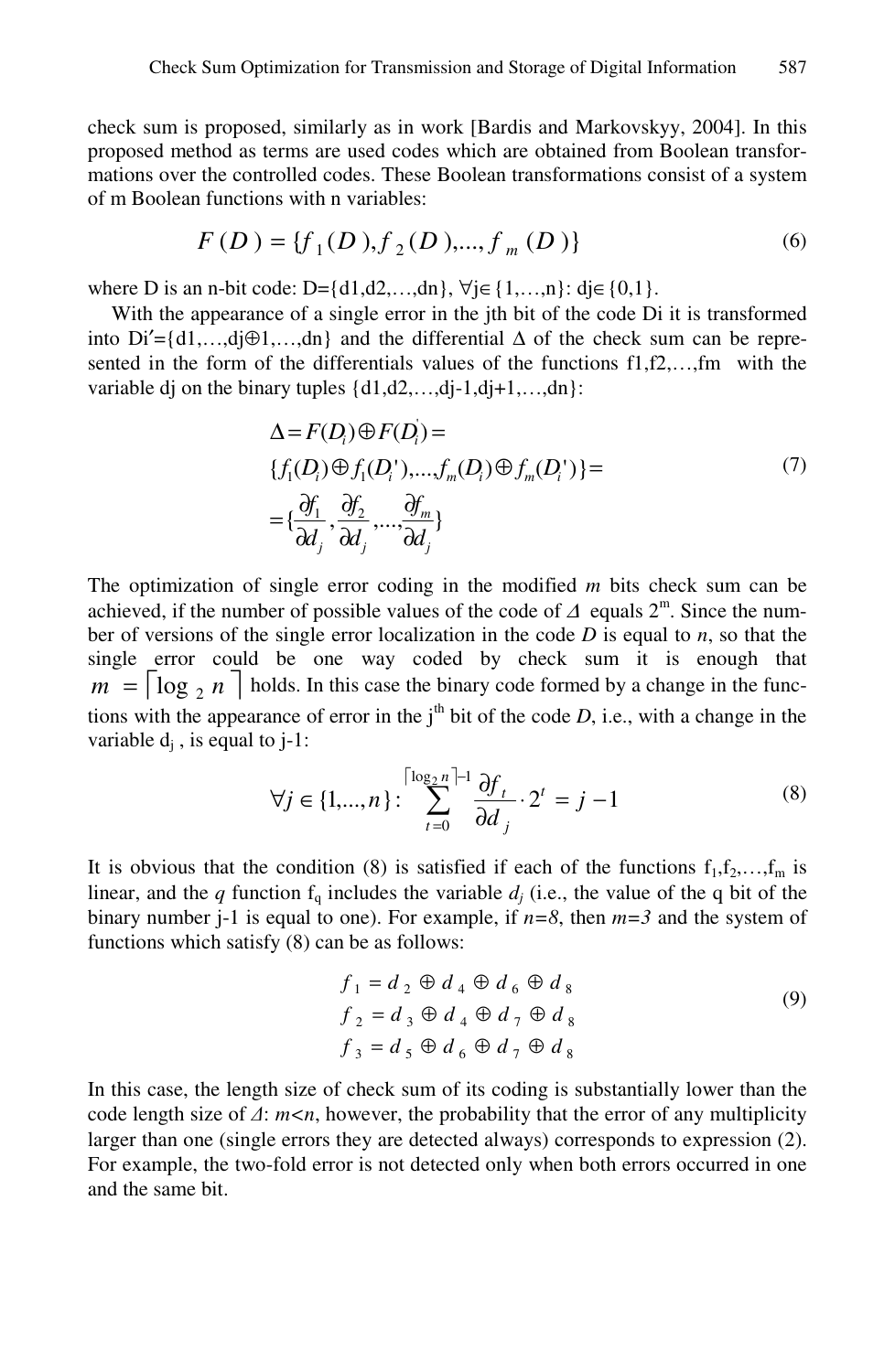In order to decrease the probability of not detecting the multiplicity errors, it is necessary in addition of the Boolean system (8) which forms the set  $\mathcal{Z}_1$ , to use a system of *u* functions which compose the set  $\mathcal{Z}_2$  so that  $F=\{\mathcal{Z}_1, \mathcal{Z}_2\}$ .

In order to detect the two-fold error with high reliability it is necessary that a number of conditions are fulfilled. Since two errors, localized in different bits of the transferred codes are always detected using the functions of the set  $\Xi_1$ , and so for detecting the errors which appear in the same bit on different codes of block it is necessary that the probability of the values agreeing of the differentials functions of the set  $\Xi_2$ with the change of one variable, should be as small as possible or near to zero. Therefore the functions differentials of this set must not be constant, i.e., the functions must be nonlinear, moreover the functions differentials  $f_{m+1}, f_{m+2}, \ldots, f_{m+n}$ , on any of the variables must constitute an orthogonal system of functions.

For the realization of this condition two methods for the functions synthesis of the set of  $\Xi_2$  are proposed. According to the first method the functions of  $f_{m+1}, f_{m+2},..., f_{m+n}$ are defined on a set with *n* variables, which coincide with the values of the bits of the transferred codes and the set of their possible values forms the set *Z*. In this case the number of functions of the set  $\mathcal{Z}_2$  is equal to *n-1*, i.e., *u*=*n-1*, and the functions  $f_{m+1}$ *f*<sub>m+2</sub>,...*,f*<sub>m+*u*</sub> must satisfy the condition:

$$
\forall j \in \{1, ..., n\}, a_{t} \in \{0,1\}:
$$
  

$$
\sum_{D \in \mathbb{Z}} \bigoplus_{t=1}^{u} a_{t} \cdot \frac{\partial f_{m+t}}{\partial d_{j}} = 2^{u-1}
$$
 (10)

Below is given an example of a system of 7 Boolean functions with eight variables (n=8), which compose the set  $\Xi_2$  and satisfy the condition (10):

$$
f_4 = d_1 \cdot d_2 \oplus d_3 \cdot d_4 \oplus d_5 \cdot d_7 \oplus d_6 \cdot d_8
$$
  
\n
$$
f_5 = d_1 \cdot d_3 \oplus d_2 \cdot d_4 \oplus d_5 \cdot d_8 \oplus d_6 \cdot d_7
$$
  
\n
$$
f_6 = d_1 \cdot d_4 \oplus d_2 \cdot d_5 \oplus d_3 \cdot d_6 \oplus d_7 \cdot d_8
$$
  
\n
$$
f_7 = d_1 \cdot d_5 \oplus d_2 \cdot d_6 \oplus d_3 \cdot d_7 \oplus d_4 \cdot d_8
$$
  
\n
$$
f_8 = d_1 \cdot d_6 \oplus d_2 \cdot d_7 \oplus d_3 \cdot d_8 \oplus d_4 \cdot d_5
$$
  
\n
$$
f_9 = d_1 \cdot d_7 \oplus d_2 \cdot d_8 \oplus d_3 \cdot d_5 \oplus d_4 \cdot d_6
$$
  
\n
$$
f_{10} = d_1 \cdot d_8 \oplus d_2 \cdot d_3 \oplus d_4 \cdot d_7 \oplus d_5 \cdot d_6
$$

The differentials on any of the 8 variables in the 7 functions, which compose the set <sup>Ξ</sup>*2*, form the system of orthogonal Boolean functions. For example, the differentials of the 4<sup>th</sup> variable d4 form the system of linear functions, the orthogonality property of which is obvious:

$$
\frac{\partial f_4}{\partial d_4} = d_3; \frac{\partial f_5}{\partial d_4} = d_2; \frac{\partial f_6}{\partial d_4} = d_1; \frac{\partial f_7}{\partial d_4} = d_8;
$$
  

$$
\frac{\partial f_8}{\partial d_4} = d_5; \frac{\partial f_9}{\partial d_4} = d_6; \frac{\partial f_{10}}{\partial d_4} = d_7
$$

The differentials of functions  $f_1$ ,  $f_2$ ,  $f_3$  in terms of the variable  $d4$  are equal and they correspond to the number of the variable  $x_4$ : $j-1=0$ *l* $1_2=3$ .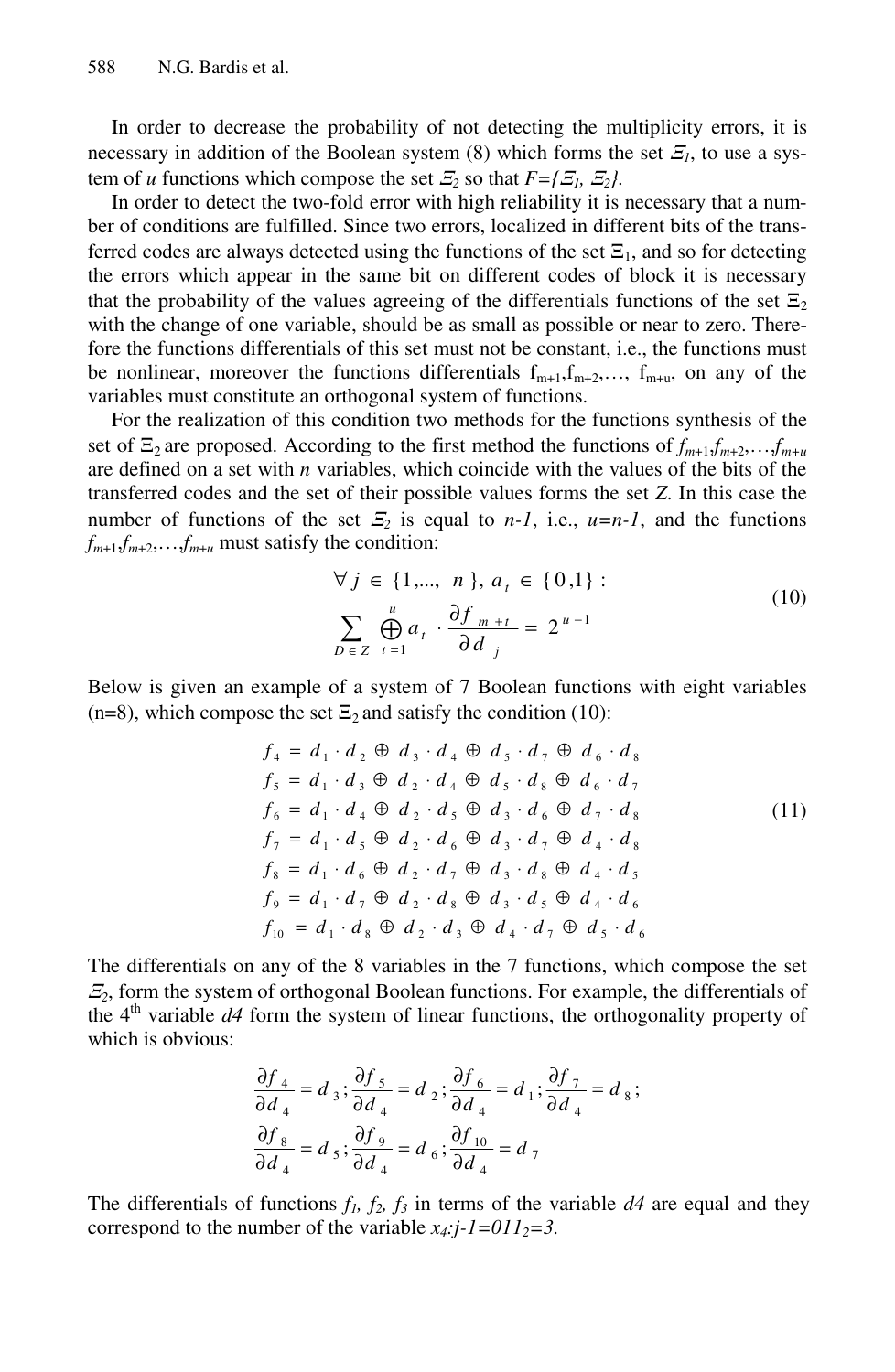The validity of the conditions (10) ensures the two errors detection, if they occur in the same bits of different codes. This means that the two-fold error will not be detected only when both errors will occur in one and the same bit *j* during the transmission of the two codes  $D_i$  and  $D_e$ , i.e.,  $i, e \in \{1, \ldots, k\}$ , which either are equal or they are different only on the  $j<sup>th</sup>$  bit. This probability is determined by the formula:

$$
p_2 = \frac{1}{2^{n-1} \cdot n} \tag{12}
$$

It is obvious that formula (12) determines the probability of the non detection not only of two-fold, but also of errors of any multiplicity larger than one. Comparison with the expression (2) shows that the reliability of the two-fold error detection is substantially increased in comparison with the usual check sum. Thus, the essence of the first of the proposed methods for the coding optimization of the check sum lies in the fact that the transformation function of the total components of the set  $\Xi_2$  is selected in such a way that their differentials on any of the variables will depend on the code *D*. The two-fold error will not be detected only when both errors will occur in one and the same bit of the pair of the same codes, or the pair of the codes is different only in this bit.

If we consider that the appearance of each of the *n*-bit codes in the block is equally probable, then the probability of the two-fold error which satisfied these conditions is determined by the formula (12). However, in practice very frequent is the situation, when some codes in the block are repeated sufficiently frequently. This situation is characteristic for the text documents and for the images. Hence, in this case, the effectiveness of the proposed method of coding the components of check sum decreases. .

#### **4 Conclusions**

The proposed method is based on the coding optimization to increase the effectiveness of the error detection during data transmission and data storage using the check sums. This makes it possible to significantly decrease the probability of the mutual masking of even multiplicity errors both in comparison with the usual check sum and the use of SAC transformations for coding of its components.

A method for obtaining special differential Boolean functional transformations which optimize the check sum coding of the codes in block are developed. This method are developed from the point of view of the criterion of error detection which appears in the binary symmetrical channel. Example of the transformations which optimize coding check sum for both the proposed methods are given.

The estimations of the probability of error detecting of different multiplicity are theoretically substantiated. It is proven that during coding of the check sum components using functions which depend both on the transmitted codes and on the number of the code in the block, all errors of multiplicity less than 3 will be detected.

The analysis carried out showed that using the proposed method makes it possible to decrease in several orders the probability of the non detection of multiply errors in comparison with the known schemes of the check sum calculation.